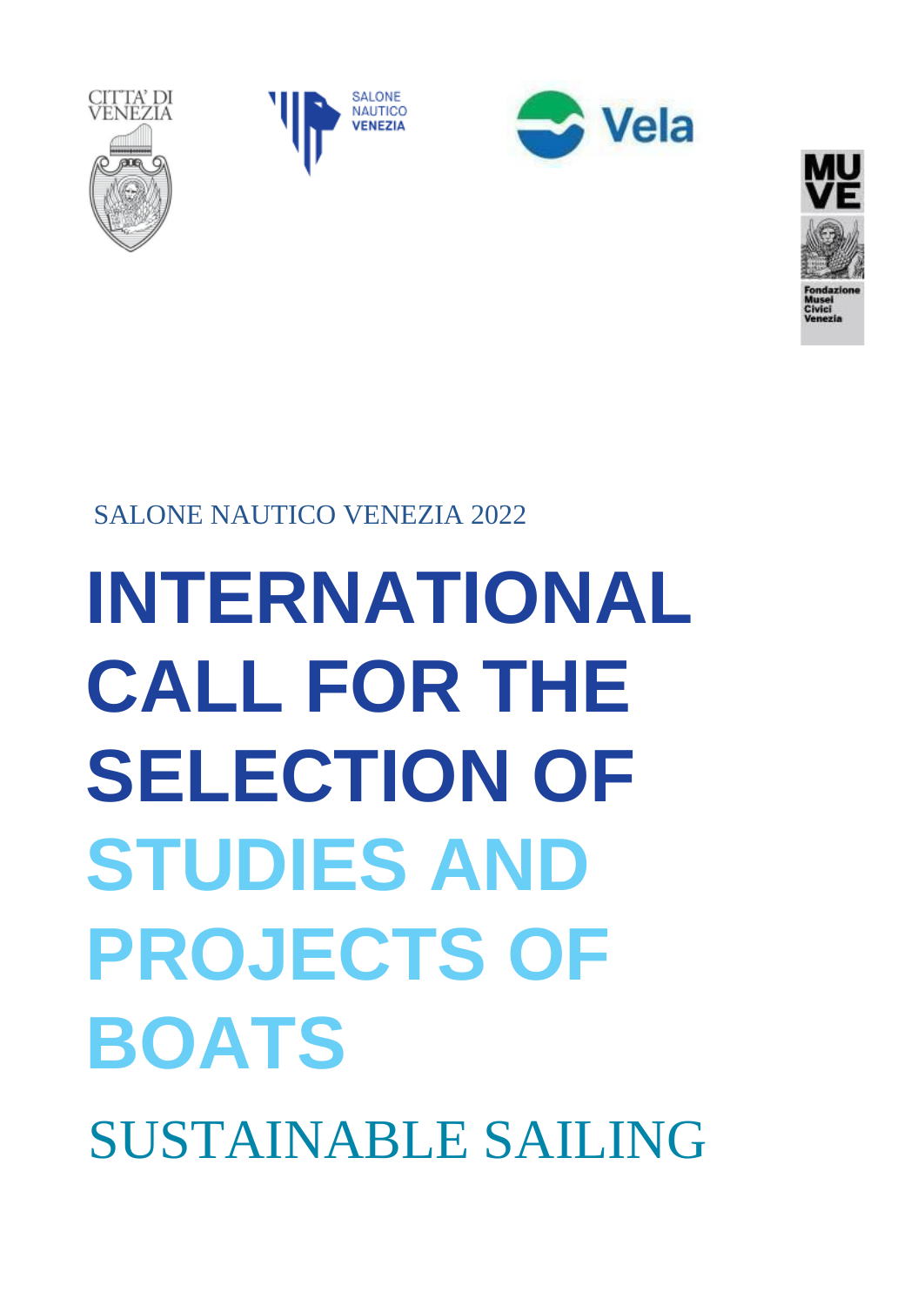# INTERNATIONAL CALL FOR THE SELECTION OF STUDIES AND PROJECTS OF BOATS

# SUSTAINABLE SAILING

#### **1. The project**

The Venice Boat Show, a long-standing event dedicated to the nautical world, this year will be held from  $28^{th}$  May to  $5^{th}$  June 2022. It sees the involvement of local, national and international players, with a main focus on the Venice Arsenale and elsewhere dotted throughout the town.

The project plans to reserve spaces within the Arsenale to be dedicated to professional designers or students, single or associated figures who can present studies and projects for boats of any kind and material.

The objective is to allow the subjects selected by a committee of experts appointed by the Mayor of Venice, to display the product of their creativity in dedicated areas within the Boat Show.

#### **2. Committee of Promoters**

With the purpose of promoting the invitation to participate, a Committee of Promoters is appointed by the Mayor of Venice and comprises eminent personalities representative of the civil and military public institutions, academic and economic bodies, professional and trade organisations as well as those representing local, regional, national and international associations and voluntary groups.

The Fondazione Musei Civici di Venezia, jointly with the City of Venice and Vela spa (hereinafter "the Promoters"), will promote the initiative in collaboration with the main institutions and public bodies of the city.

#### **3. Scientific Committee**

The projects to be presented will be selected by a Scientific Committee appointed by the Mayor of Venice, comprising leading figures in the world of design, industry and the academic world. The composition of the Scientific Committee will be made public through the official channels of the Promoters.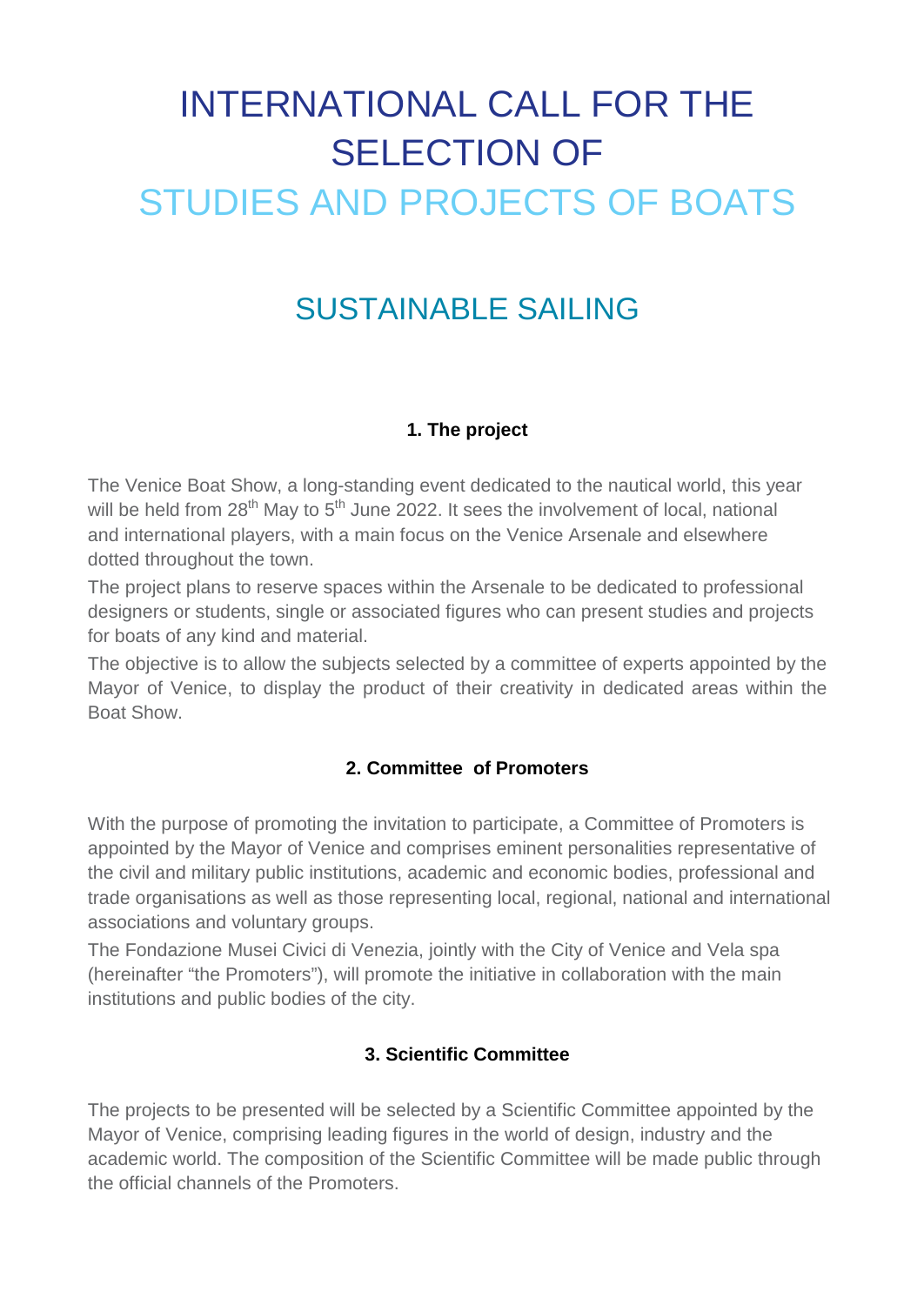#### **4. To whom it is addressed**

The application is addressed to professionals and students, single or associated individuals or companies that have created and/or simply designed projects and studies for boats of any kind and material.

#### **5. Purpose of the exhibition**

# **The 2022 edition will be aimed at projects for leisure or working boats, characterised by high sustainability and reduced environmental impact.**

Besides boats in the narrow sense, projects may also cover:

- their specific parts such as: the hull, the structure, the propulsive systems and/or their detail components;
- integrated logistics and/or energy supply systems focusing on boats functionality;
- floating spaces for living and/or accommodation.

Studies and projects whether new or realised in the last five years may be presented, including those already presented in design competitions, or published in specialised and general periodicals.

Ownership of these projects must be declared during the application process.

The selected projects may be accompanied by a video presentation of the work. If interested, those selected will be able to send the video via wetransfer link. The Scientific Committee will decide the best ones to include in the display cases.

#### **6. Exhibition venue**

The exhibition space for each subject within the Venice Arsenale will have a modular size and shape which is yet to be defined. In this space, the exhibitors will be able to display graphic materials, erect video monitors and show models in line with the technical indications. These will be communicated to the selected exhibitors, with the coordination and supervision of the Fondazione Musei Civici di Venezia.

The exhibition will be held from  $28^{th}$  May to  $5^{th}$ June 2022 and may be extended for a longer period.

#### **7. Procedure**

Participation is free and can take place individually or in groups.

To enter the competition, candidates must register by completing the online registration form in all the required parts, attaching the requested documentation by  $14<sup>th</sup>$  March 2022. After the deadline for registration, the proposals presented will be selected by the Scientific Committee and the winners of the selected projects will be contacted by 12<sup>th</sup> April 2022.

The selected candidates will then have to confirm their participation within 7 days of being informed of their being selected.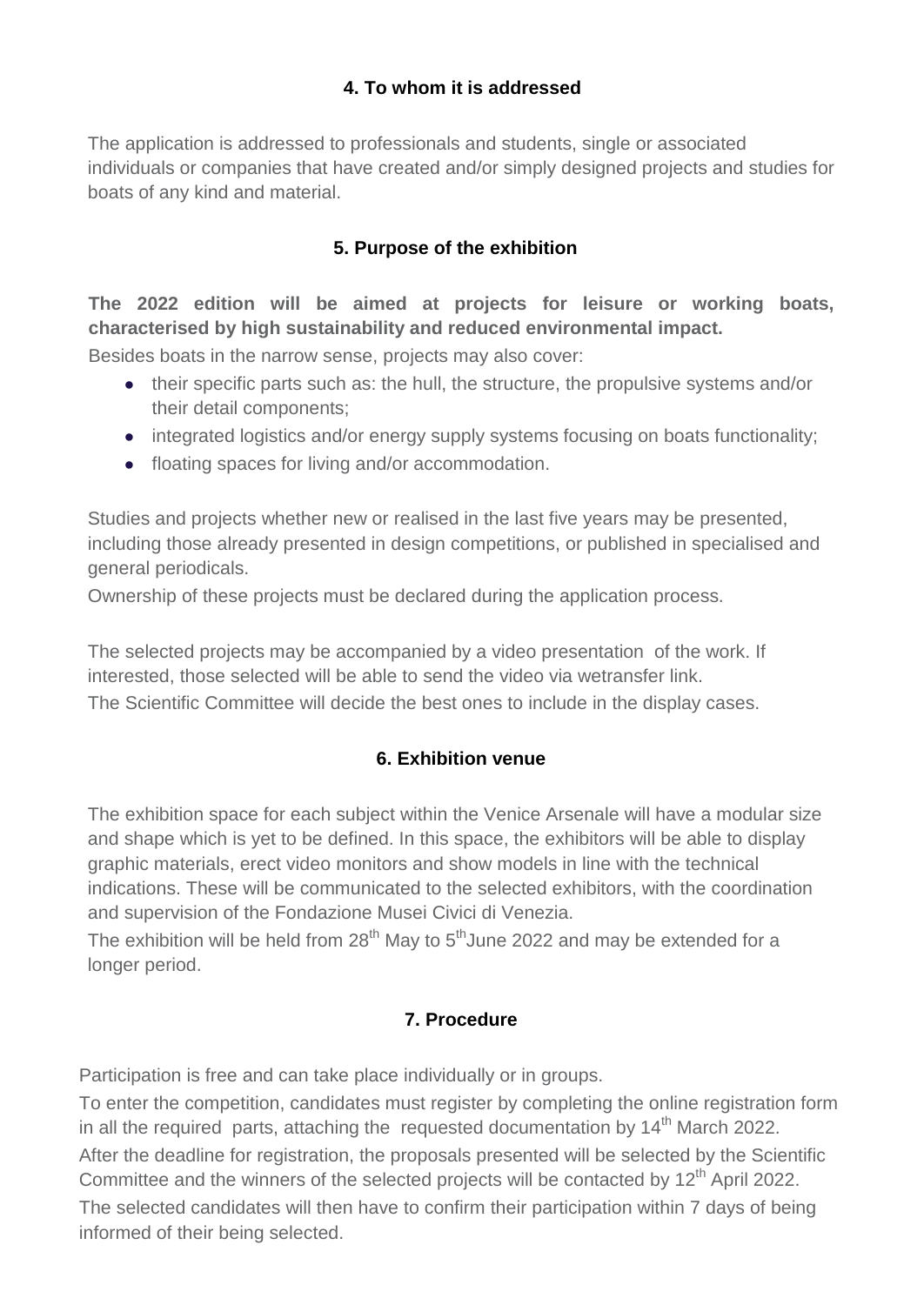## **8. Registration**

Interested parties must register via the **[www.visitmuve.it](http://www.visitmuve.it/)** portal **by midnight on 14th March 2022** by:

- filling out thoroughly the participation form online;
- attaching a multi-page pdf (max. 15 pages in A4 format which must include the name of the candidate or, in the case of a group, the names of the participants) containing the project in the form of sketches, technical drawings, photographs, renderings, links to videos, etc.
- attaching an explanatory text of the project not exceeding 2500 characters (including spaces) in Italian or English in .pdf format.

All the attached documents must show the name and surname of the designer or the designers constituting the project group and must not exceed an overall maximum size of 25 Mb (25 MegaBytes).

The presentation of the documents necessary to take part in the competition may be in electronic format only. Any documents in paper form will not be taken into consideration. Sending the participation form and files of the project implies the full and tacit acceptance of the competition in every aspect by the participants.

The Promoters are not responsible for any malfunctions, technical difficulties or failure to receive the material. In order to avoid overloading the system, participants are invited to carry out the registration and uploading procedures of their project at a prudently early date before the deadline and to report any technical difficulties via e-mail.

#### **9. Selection**

The selection phase will be based on the material sent by the participants at the time of registration.

The names of the selected projects will be communicated directly to the interested parties by  $12^{th}$  April 2022.

The opinion of the Scientific Committee is final and may not be questioned; any possibility of appeal is therefore excluded. The Promoters reserve the right to extend the deadlines of the competition, if need arises, and communicate these to all participants with adequate notice. All members will be notified concerning the phases of the project and any modifications that might be brought to the present announcement.

The three participants whose projects will be considered as most deserving among the selected ones will benefit from the reimbursement of travel and accommodation expenses for two nights for two people to join the award ceremony.<sup>[1](#page-3-0)</sup>

Adhesion to and participation in the project implies the unconditional acceptance of all the articles of the present announcement.

<span id="page-3-0"></span><sup>&</sup>lt;sup>1</sup> The remboursement will not exceed a maximum of €1,500,00 for each selected applicant and will be managed by Vela SpA, one of the organisers of the Salone Navale di Venezia.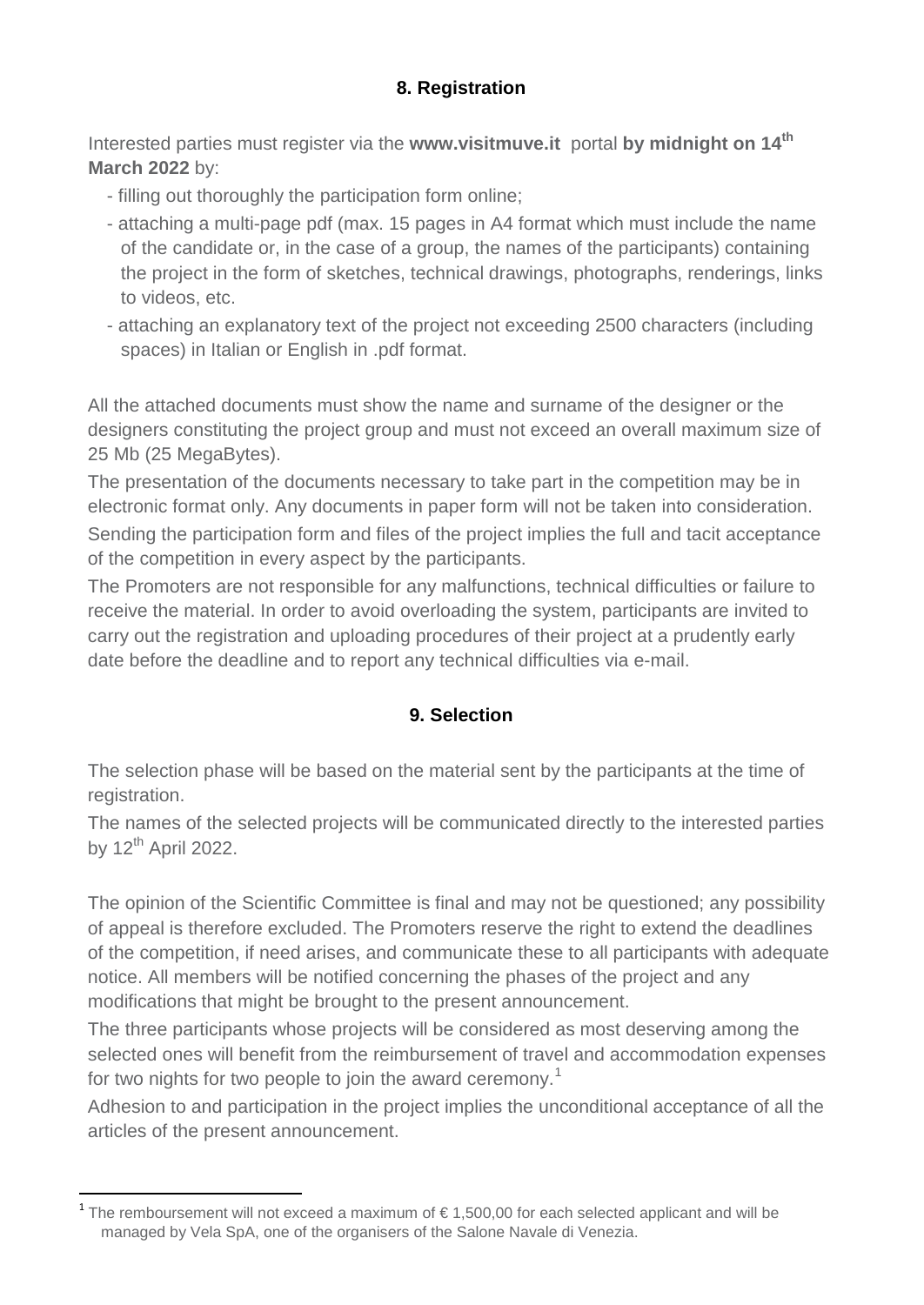The Promoters of the competition will have the right to make a final decision on any aspect not specified in this announcement.

# **10. Undertakings**

The City of Venice will provide free exhibition space within the Venice Arsenale.

The participants selected will instead be responsible for the costs of: the production of graphic and photographic materials (concepts, sketches, plans, sections, elevations, renderings, details, photos), the creation of any videos and anything else considered useful and appropriate to illustrate the project, unless indicated otherwise by the Promoters.

Formats and material of the requested supports will be communicated directly to the selected designers.

# **11. Use of materials**

By taking part in the competition and sending the materials each participant authorises the Promoters to reproduce, distribute, show, create derivative products of, use in whole or in part the materials and data sent, displaying the name of the author or authors.

Each participant also permits the reproduction of the works free of charge as part of the selection process, in the publications and catalogues relating to the initiative and in the promotion of the Venice Boat Show in any media and during related public events without any payment.

Furthermore, each participant authorises the potential publication of their work in a catalogue and on the websites of the Promoters, without being paid.

Those who submit the projects shall allow all materials (texts, images and videos) to be freely adapted according to the communication needs of the various media used, releasing the promoters and Promoters of any responsibility for any violation of the rights of third parties.

# **12. Responsibility**

By registering for the competition and offering one's project as candidate, the competitor (whether a single individual or a group) declares:

- to be the author of the project and the holder of all the rights over the same and every part thereof;
- that the project and its parts do not violate any rights of third parties;
- that the project and the supports used do not violate any criminal law.

Projects that do not comply with the invitation to compete will be excluded from the competition. The promoters decline all responsibility with regard to the works submitted by participants and any possible copyright violations.

The data compiled by the person submitting the application are to be considered fully usable in the form in which they were uploaded, according to the needs of communication determined by the Promoters in all publications relating to the selected objects.